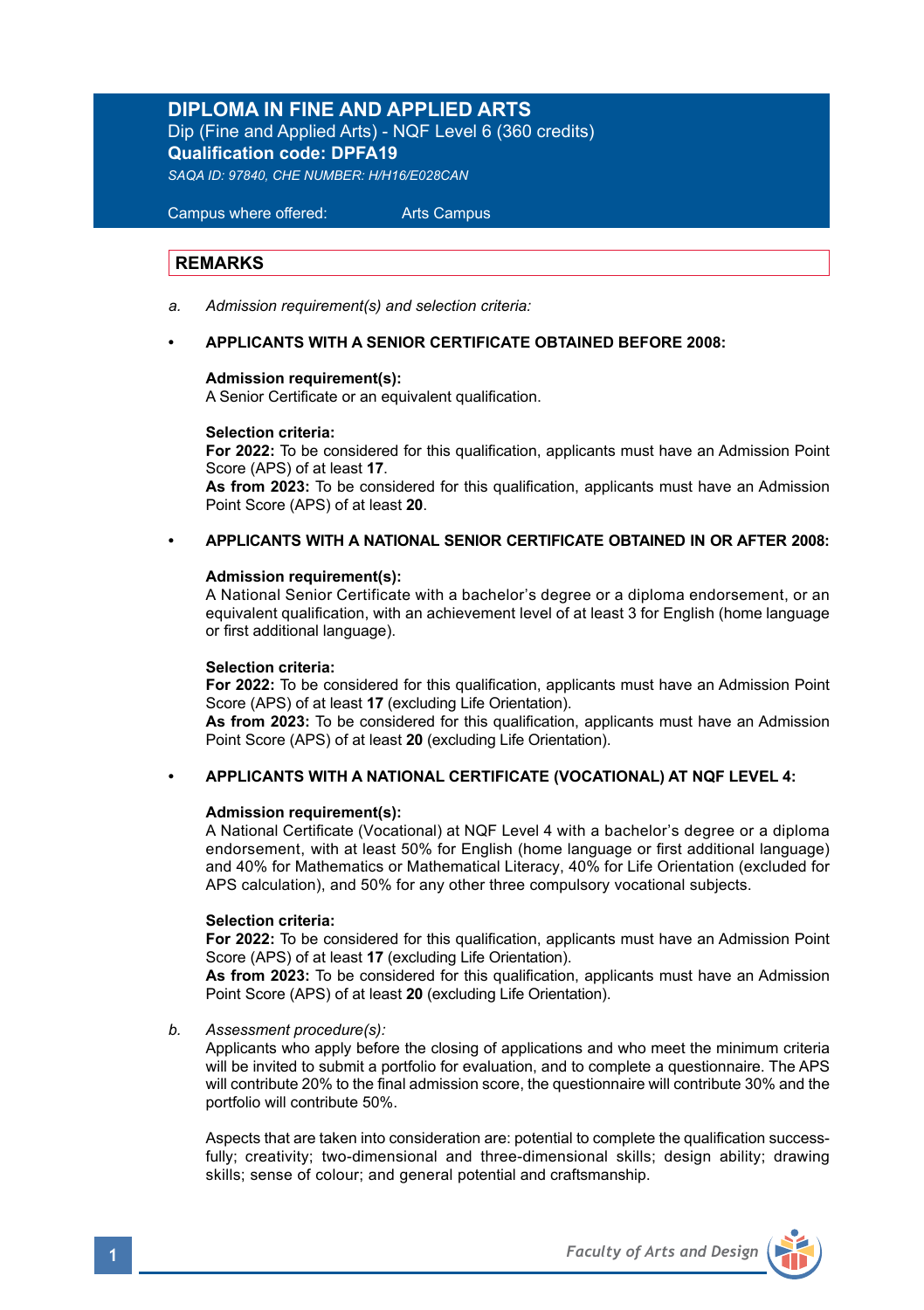Acceptance is subject to available capacity according to the Student Enrolment Plan (SEP). Once a programme is full, a waiting list will be in place to provide an opportunity for applicants to fill places of those who did not register on time. Applicants will be informed of their status per official letter from the Office of the Registrar, alternatively, they can check their application status on the TUT website, www.tut.ac.za.

- *c. Recognition of Prior Learning (RPL), equivalence and status:* See Chapter 30 of Students' Rules and Regulations.
- *d. Intake for the qualification:* January only.
- *e. Presentation:* Day classes.
- *f. Minimum duration:* Three years.
- *g. Exclusion and readmission:* See Chapter 2 of Students' Rules and Regulations.
- *h. WIL I and II (Work-Integrated Learning):*  See Chapter 5 of Students' Rules and Regulations.

# **CURRICULUM**

### **FIRST YEAR**

| <b>CODE</b>                                                              | <b>MODULE</b>                                                                                             | <b>NOF-L</b>                    | <b>CREDIT</b>                      | <b>PREREQUISITE MODULE(S)</b> |  |  |  |  |
|--------------------------------------------------------------------------|-----------------------------------------------------------------------------------------------------------|---------------------------------|------------------------------------|-------------------------------|--|--|--|--|
| <b>DST105D</b>                                                           | Design Studies I (Surface Design, (5)<br>Fibre Arts)                                                      |                                 | (18)                               |                               |  |  |  |  |
| <b>DRW105D</b><br><b>INI125D</b>                                         | Drawing I<br>Information Literacy I (block<br>module)                                                     | (5)<br>(5)                      | (20)<br>(2)                        |                               |  |  |  |  |
| <b>LFI125X</b><br><b>THA105D</b>                                         | Life Skills I (block module)<br>3D Arts I (Sculpture, Glass,<br>Ceramics)                                 | (5)<br>(5)                      | (2)<br>(24)                        |                               |  |  |  |  |
| <b>TWA105D</b><br><b>VTH105D</b>                                         | 2D Arts I (Painting, Printmaking)<br>Visual Theory I                                                      | (5)<br>(5)                      | (18)<br>(16)                       |                               |  |  |  |  |
| <b>FIRST SEMESTER</b>                                                    |                                                                                                           |                                 |                                    |                               |  |  |  |  |
| 12A115D                                                                  | Communication for Academic<br>Purposes I                                                                  | (5)                             | (10)                               |                               |  |  |  |  |
| <b>SECOND SEMESTER</b>                                                   |                                                                                                           |                                 |                                    |                               |  |  |  |  |
| <b>CPI115X</b>                                                           | Computer Literacy I                                                                                       | (5)                             | (10)                               |                               |  |  |  |  |
|                                                                          | TOTAL CREDITS FOR THE FIRST YEAR:                                                                         |                                 | 120                                |                               |  |  |  |  |
| <b>SECOND YEAR</b>                                                       |                                                                                                           |                                 |                                    |                               |  |  |  |  |
| <b>CODE</b>                                                              | <b>MODULE</b>                                                                                             | <b>NOF-L</b>                    | <b>CREDIT</b>                      | <b>PREREQUISITE MODULE(S)</b> |  |  |  |  |
| <b>DDE205D</b><br><b>DRW206D</b><br>PFP205D<br>VTH206D<br><b>WFA205D</b> | Digital Design I<br>Drawing II<br>Professional Practice I<br>Visual Theory II: Africa in Context<br>WIL I | (5)<br>(6)<br>(5)<br>(6)<br>(5) | (7)<br>(18)<br>(7)<br>(18)<br>(30) | Drawing I<br>Visual Theory I  |  |  |  |  |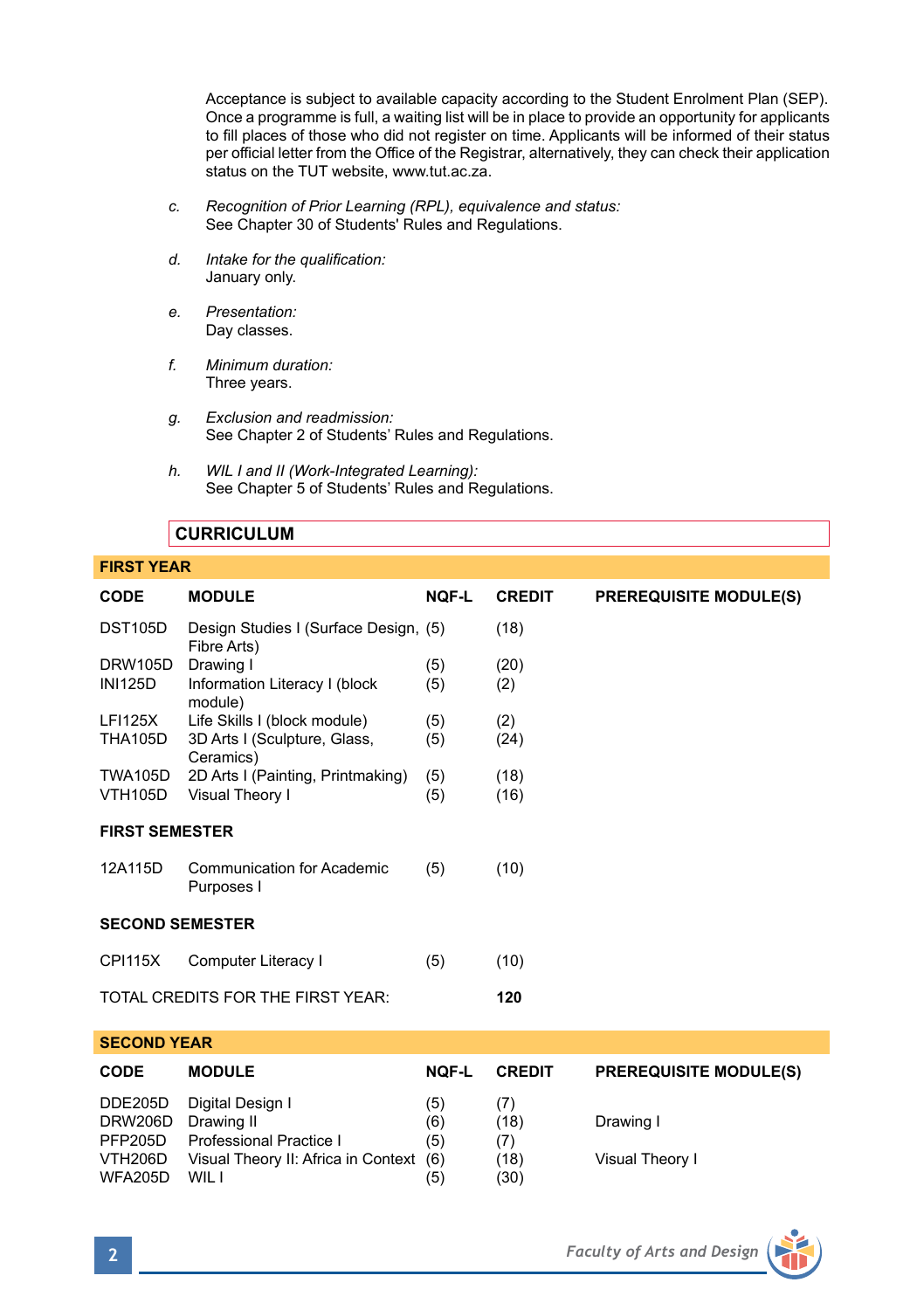## **plus two of the following modules:**

| CER206D        | Ceramics II                        | (6) | (20) | 3D Arts I (Sculpture, Glass,<br>Ceramics)        |
|----------------|------------------------------------|-----|------|--------------------------------------------------|
| <b>FBA206D</b> | Fibre Arts II                      | (6) | (20) | Design Studies I (Surface Design,<br>Fibre Arts) |
| GLS206D        | Glass II                           | (6) | (20) | 3D Arts I (Sculpture, Glass,<br>Ceramics)        |
| <b>PNT206D</b> | Painting II                        | (6) | (20) | 2D Arts I (Painting, Printmaking)                |
| PRT206D        | Printmaking II                     | (6) | (20) | 2D Arts I (Painting, Printmaking)                |
| SCL206D        | Sculpture II                       | (6) | (20) | 3D Arts I (Sculpture, Glass,<br>Ceramics)        |
| SRD206D        | Surface Design II                  | (6) | (20) | Design Studies I (Surface Design,<br>Fibre Arts) |
|                | TOTAL CREDITS FOR THE SECOND YEAR: |     | 120  |                                                  |

| THIRD YEAR                           |              |                                                                              |                                     |  |  |  |
|--------------------------------------|--------------|------------------------------------------------------------------------------|-------------------------------------|--|--|--|
| <b>MODULE</b>                        | <b>NOF-L</b> | <b>CREDIT</b>                                                                | <b>PREREQUISITE MODULE(S)</b>       |  |  |  |
| Digital Design II                    | (6)          | (6)                                                                          | Digital Design I                    |  |  |  |
| Drawing III                          | (6)          | (16)                                                                         | Drawing II                          |  |  |  |
| module)                              |              | (10)                                                                         |                                     |  |  |  |
| Professional Practice II             | (6)          | (6)                                                                          | Professional Practice I             |  |  |  |
| Visual Theory III                    | (6)          | (16)                                                                         | Visual Theory II: Africa in Context |  |  |  |
| WIL II                               | (6)          | (30)                                                                         | WIL I                               |  |  |  |
|                                      |              |                                                                              |                                     |  |  |  |
| Ceramics III                         | (6)          | (18)                                                                         | Ceramics II                         |  |  |  |
| Fibre Arts III                       | (6)          | (18)                                                                         | Fibre Arts II                       |  |  |  |
| Glass III                            | (6)          | (18)                                                                         | Glass II                            |  |  |  |
| Painting III                         | (6)          | (18)                                                                         | Painting II                         |  |  |  |
| Printmaking III                      | (6)          | (18)                                                                         | Printmaking II                      |  |  |  |
| Sculpture III                        | (6)          | (18)                                                                         | Sculpture II                        |  |  |  |
| Surface Design III                   | (6)          | (18)                                                                         | Surface Design II                   |  |  |  |
| TOTAL CREDITS FOR THE THIRD YEAR:    |              | 120                                                                          |                                     |  |  |  |
| TOTAL CREDITS FOR THE QUALIFICATION: |              |                                                                              |                                     |  |  |  |
|                                      |              | Entrepreneurship I (first-semester (5)<br>plus two of the following modules: | 360                                 |  |  |  |

# **MODULE INFORMATION (OVERVIEW OF SYLLABUS)**

The syllabus content is subject to change to accommodate industry changes. Please note that a more detailed syllabus is available at the department or in the study guide that is applicable to a particular module. At time of publication, the syllabus content was defined as follows:

### **C**

# **CERAMICS II (CER206D) CONTINUOUS ASSESSMENT**

### *(Module custodian: Department of Fine and Studio Arts)*

Students develop competency in the medium of ceramics addressing technical expertise, creativity, originality, problem-solving skills and the use of relevant technology. (Total notional time: 200 hours)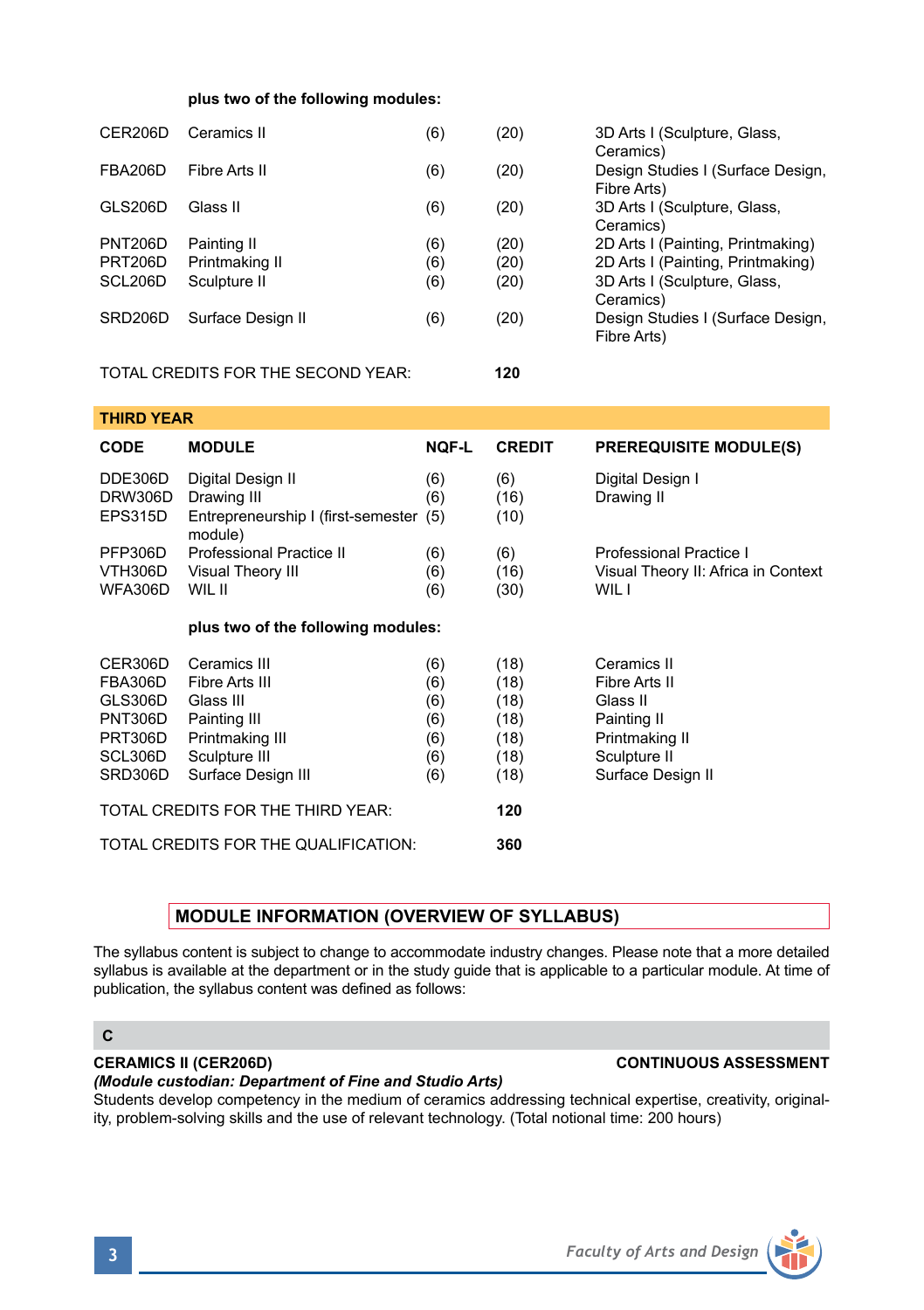

### *(Module custodian: Department of Fine and Studio Arts)*

Students develop focused competency in the medium of ceramics addressing advanced technical expertise, creativity, originality, problem-solving skills and the use of relevant technology, as well as evidence of personal development of source material and iconography. Students focus on an expressive use of material or develop a design or craft orientation in their work. (Total notional time: 180 hours)

# **COMMUNICATION FOR ACADEMIC PURPOSES I (12A115D) 1 X 3-HOUR PAPER**

## *(Module custodian: Department of Fine and Studio Arts)*

A workable knowledge of English is an essential skill for any graduate who is required to conduct themselves successfully in a professional working environment. This module will equip students with the competencies required to compose a selection of written texts related to communicating both internally and externally within a professional environment. In addition, the module includes strategies that are essential for the effective communication in various situations, including small groups to avoid unproductive conflict, a multicultural context, etc. (Total notional time: 100 hours)

## **COMPUTER LITERACY I (CPI115X) CONTINUOUS ASSESSMENT**

## *(Module custodian: Department of Fine and Studio Arts)*

This module provides foundational knowledge in computing fundamentals, essential digital skills in key applications based on MS Office Suite and network basics (i.e. MS Outlook and Internet). Online exams are mapped with End-User Computing: SAQA 49077 (61591) Core Element as well as Internet and Computing Core Certification (IC3). (Total notional time: 100 hours)

## **D**

### **DESIGN STUDIES I (SURFACE DESIGN, FIBRE ARTS) (DST105D) CONTINUOUS ASSESSMENT** *(Module custodian: Department of Fine and Studio Arts)*

Students explore two- and three-dimensional manipulation of design elements and textile fibre in order to develop competency in the design and technical aspects of fibre-oriented techniques. (Total notional time: 180 hours)

## *(Module custodian: Department of Fine and Studio Arts)*

Students develop computer skills appropriate to a career in the visual and design arts. (Total notional time: 70 hours)

## **DIGITAL DESIGN II (DDE306D) CONTINUOUS ASSESSMENT**

## *(Module custodian: Department of Fine and Studio Arts)*

Students develop focused computer skills appropriate to a career in the visual and design arts. (Total notional time: 60 hours)

## *(Module custodian: Department of Fine and Studio Arts)*

Students should demonstrate an appropriate level of competency in the following drawing-related areas: a perceptually and conceptually-based analysis of man-made and natural objects, the appropriate use of drawing materials, and the selection and use of the visual elements and principles. (Total notional time: 200 hours for level I, 180 hours for level II and 160 hours for level III)

## **E**

# **ENTREPRENEURSHIP I (EPS315D) CONTINUOUS ASSESSMENT**

## *(Module custodian: Department of Fine and Studio Arts)*

This module is concerned with the study of the basics of arts-based business principles and the application of entrepreneurial strategies specifically within the creative industries. In introducing these principles to the art student, this module will prepare the student for the world of work as a creative industries individual and novice entrepreneur in the discipline-related field. Arts-based business and ethical entrepreneurial practices are recognised as the foundations for good professional operations in entrepreneurship in the creative industries. (Total notional time: 100 hours)

## **DIGITAL DESIGN I (DDE205D) CONTINUOUS ASSESSMENT**

## **DRAWING I (DRW105D) CONTINUOUS ASSESSMENT DRAWING II (DRW206D) CONTINUOUS ASSESSMENT CONTINUOUS ASSESSMENT**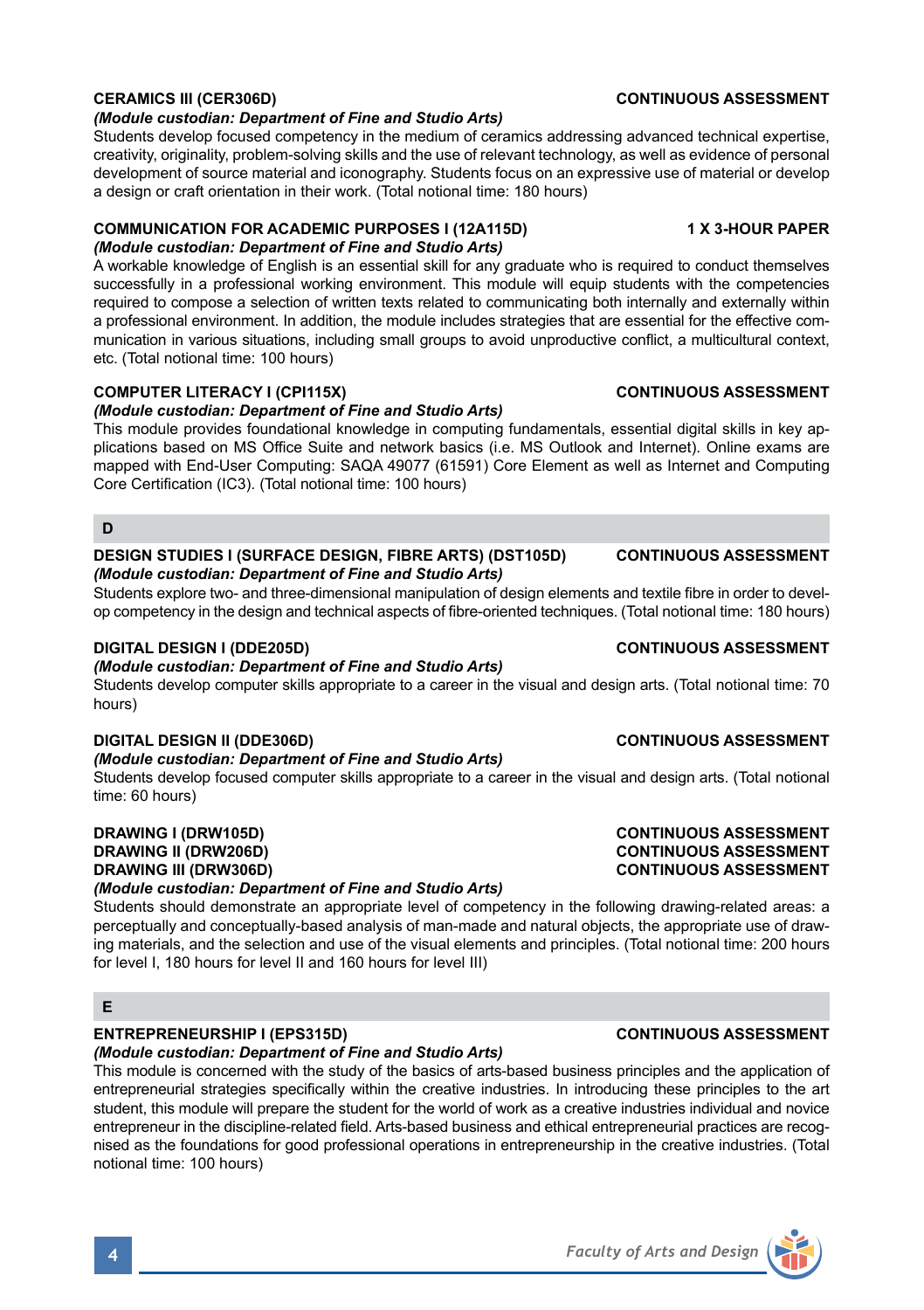# **FIBRE ARTS II (FBA206D) CONTINUOUS ASSESSMENT**

## *(Module custodian: Department of Fine and Studio Arts)*

Students are introduced to the experimental manipulation of twigs, plastic, cut cloth, recycled fabric, tin, metal, grass, fabric off cuts, rubber, wood, wool, etc. to develop a broad vocabulary of fibre art techniques. (Total notional time: 200 hours)

## **FIBRE ARTS III (FBA306D) CONTINUOUS ASSESSMENT**

## *(Module custodian: Department of Fine and Studio Arts)*

The fibre art techniques developed in second year are applied to the creation of installation art, sculpture, fashion apparel items, home furnishings, or decorative and functional objects, depending of the student's area of focus. (Total notional time: 180 hours)

## **G**

## **GLASS II (GLS206D) CONTINUOUS ASSESSMENT**

## *(Module custodian: Department of Fine and Studio Arts)*

Various ways of forming glass in a kiln and the expressive use of glass are investigated, including an introduction to glass forming (hot working). (Total notional time: 200 hours)

## **GLASS III (GLS306D) CONTINUOUS ASSESSMENT**

## *(Module custodian: Department of Fine and Studio Arts)*

Students can specialise in hot glass forming, kiln work, or cold work. Students focus on an expressive use of material or develop a design or craft orientation in their work. (Total notional time: 180 hours)

## **I**

## **INFORMATION LITERACY I (INI125D) CONTINUOUS ASSESSMENT**

## *(Module custodian: Directorate of Library and Information Services)*

Introduction of information literacy. Development of a search strategy and application of a search string to search engines and academic databases. Evaluation of information sources. Ethical and legal use of information. (Total notional time: 20 hours)

## **L**

# **LIFE SKILLS (LFI125X) CONTINUOUS ASSESSMENT**

## *(Module custodian: Directorate of Student Development and Support)*

Personal, socio-emotional and academic skills development for students in higher education. This module includes 1. Intra- and interpersonal skills (e.g. emotional intelligence, relationships, and conflict management); 2. General study skills (e.g. time management, goal setting, learning styles); 3. Health and wellness (e.g. HIV/ AIDS, GBV issues, substance abuse); 4. Student life and adjustment (e.g. identity development, adjusting to a higher education environment); and 5. Financial management. (Total notional time: 20 hours)

# **P**

# **PAINTING II (PNT206D) CONTINUOUS ASSESSMENT**

# *(Module custodian: Department of Fine and Studio Arts)*

Students explore a range of media from acrylic to oil paint and develop skill in manipulating two-dimensional imagery to address various conceptual themes. Technical skills, creativity, and investigative, analytic and problem-solving skills are developed. (Total notional time: 200 hours)

# **PAINTING III (PNT306D) CONTINUOUS ASSESSMENT**

# *(Module custodian: Department of Fine and Studio Arts)*

Students focus on a paint-based medium of their choice and further develop themes to show evidence of personal development of source material, iconography and concept. (Total notional time: 180 hours)

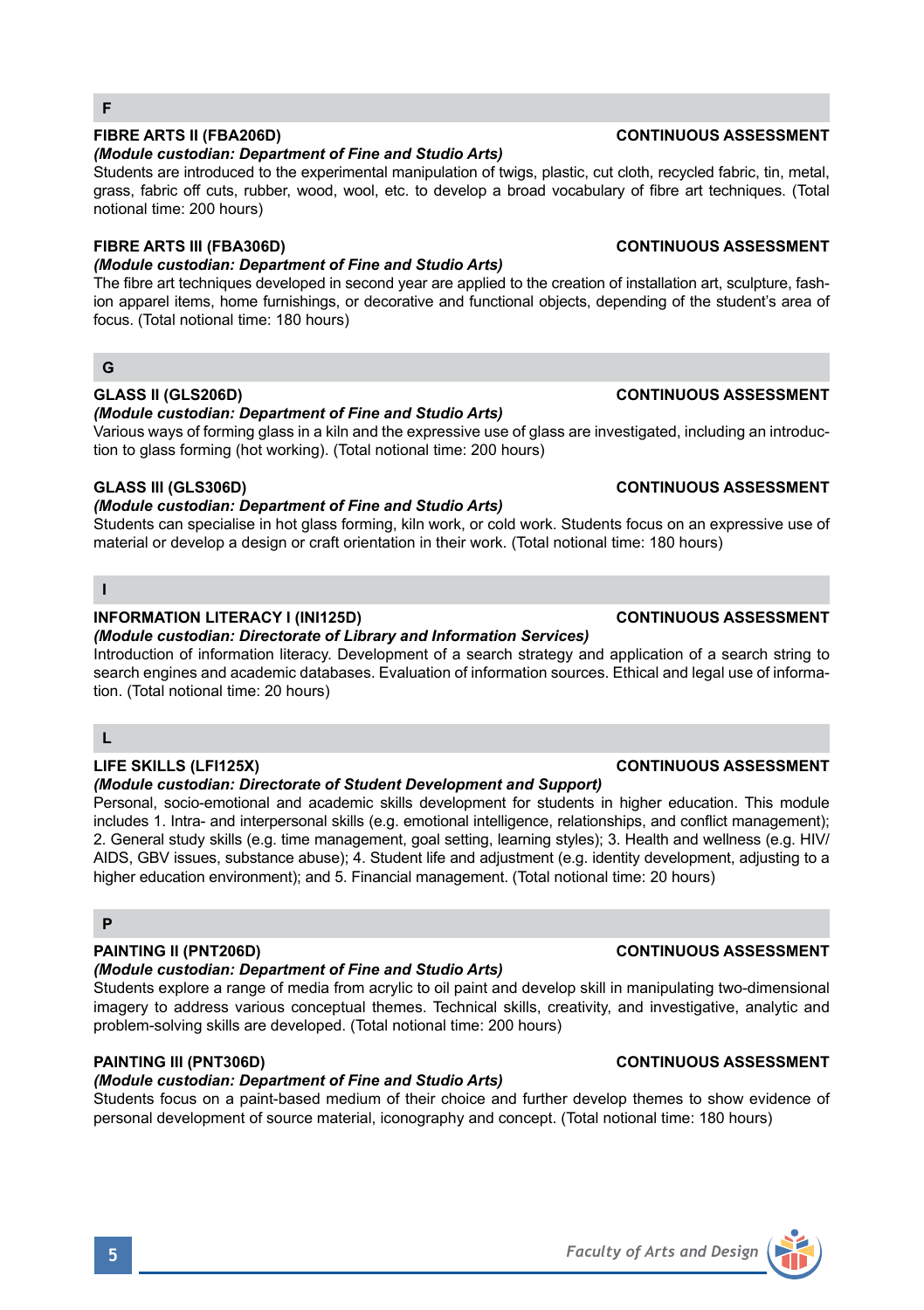## **PRINTMAKING II (PRT206D) CONTINUOUS ASSESSMENT**

### *(Module custodian: Department of Fine and Studio Arts)*

Students explore a range of printmaking techniques such as intaglio, screen printing, and digital imaging to address a range of conceptual themes. Technical skills, creativity, and investigative, analytic and problemsolving skills are developed. (Total notional time: 200 hours)

## **PRINTMAKING III (PRT306D) CONTINUOUS ASSESSMENT**

# *(Module custodian: Department of Fine and Studio Arts)*

Students focus on a printmaking technique of their choice and further develop themes to show evidence of personal development of source material, iconography and concept. (Total notional time: 180 hours)

## **PROFESSIONAL PRACTICE I (PFP205D) CONTINUOUS ASSESSMENT**

### *(Module custodian: Department of Fine and Studio Arts)*

Students develop level appropriate competency in oral, reading, writing and presentation skills applicable to a career in the visual arts. (Total notional time: 70 hours)

## **PROFESSIONAL PRACTICE II (PFP306D) CONTINUOUS ASSESSMENT**

## *(Module custodian: Department of Fine and Studio Arts)*

Students develop level appropriate competency in oral, reading, writing and presentation skills applicable to a career in the visual arts. (Total notional time: 60 hours)

### **S**

## **SCULPTURE II (SCL206D) CONTINUOUS ASSESSMENT**

### *(Module custodian: Department of Fine and Studio Arts)*

Students develop competency in concept development, materials and processes at an intermediate level, exploring modelling techniques, inner armature construction, moulding, casting and surface finishing techniques, as well as the construction of forms in metal, wood, plastics, fiber, and found objects. (Total notional time: 200 hours)

### **SCULPTURE III (SCL306D) CONTINUOUS ASSESSMENT**

## *(Module custodian: Department of Fine and Studio Arts)*

Students specialise in appropriate materials and processes of their choice to solve discipline-specific problems and further develop themes to show evidence of personal development of source material, iconography and concept. (Total notional time: 180 hours)

## **SURFACE DESIGN II (SRD206D) CONTINUOUS ASSESSMENT**

### *(Module custodian: Department of Fine and Studio Arts)*

Students explore surface design principles and techniques such as repeat design strategies for printing on fabric. (Total notional time: 200 hours)

## **SURFACE DESIGN III (SRD306D)** CONTINUOUS ASSESSMENT

### *(Module custodian: Department of Fine and Studio Arts)*

Students apply the principles and techniques acquired at second-year level to the development of repeat design layouts suitable for product development including apparel and interiors. (Total notional time: 180 hours)

### **T**

### **3D ARTS I (SCULPTURE, GLASS, CERAMICS) (THA105D) CONTINUOUS ASSESSMENT** *(Module custodian: Department of Fine and Studio Arts)*

The qualities of materials such as glass, clay, wood, etc. are explored in order to achieve expressive threedimensional form. (Total notional time: 240 hours)

# **2D ARTS I (PAINTING, PRINTMAKING) (TWA105D) CONTINUOUS ASSESSMENT**

## *(Module custodian: Department of Fine and Studio Arts)*

The qualities of materials such as paint and ink on canvas, board or paper are explored in order to achieve expressive two-dimensional art. (Total notional time: 180 hours)